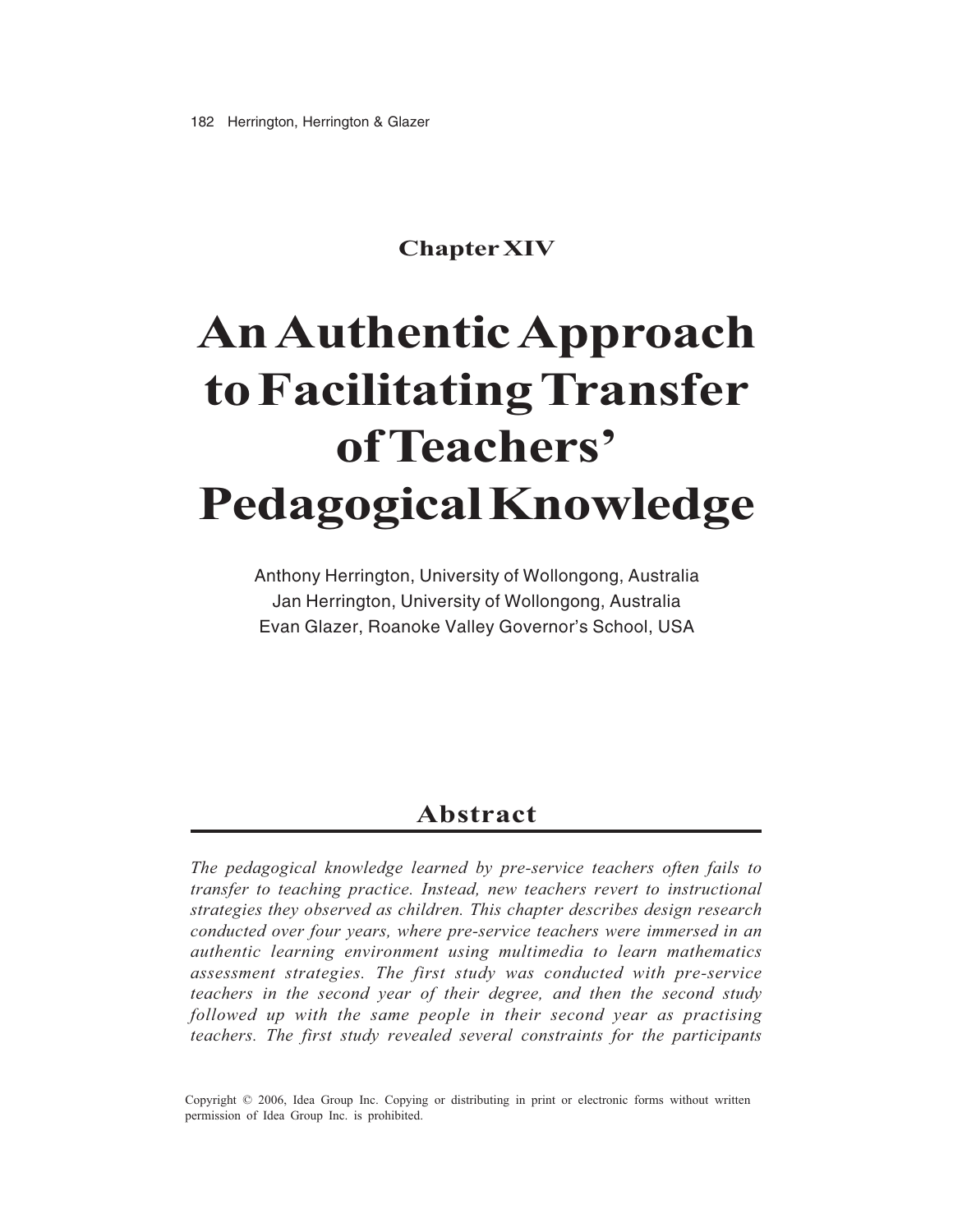*on professional practice, including limited time and the influence of the supervising teacher. Later, as practising teachers, they faced cultural and practical constraints within the school environment that prevented them from fully operationalising the pedagogical principles they learned as preservice teachers.*

# **Transfer of Learning**

Transfer — or the lack of it — continues to be a critical issue in education. Educators (as described by Whitehead, 1932) have been challenged to develop strategies to ensure that learning does not remain "inert" at those times it is needed to solve real problems. Elliot Eisner summed up the problem well:

*The really important dependent variables in education are not located in classrooms. Nor are they located in schools. The really important variables are located outside schools…It's what students do with what they learn* when they can do what they want to do *that is the real measure of educational achievement.* (Eisner, 2001, p. 370)

While the transfer of learning is important in the school context, the issue has continuing relevance for university educators as well. In particular, the outcomes for teacher education courses must go beyond knowledge of the theoretical notions encountered in philosophies, psychologies and sociologies of education, to reflect how these theories apply in practice in the classroom. Unfortunately, the evidence to show that theory transfers to practice in teacher education courses is not strong. In mathematics education courses, for example, modern constructivist theories of learning have been promoted in recent years. However, the practices of novice teachers in schools continues to reflect traditional approaches to teaching, based on their own school experiences as students (Brown & Borko, 1992; Raymond, 1997). These traditional practices reflect beliefs about teaching and learning, built up over many years of schooling, that are deeply ingrained and difficult to change (Ball, 1990).

Another reason for the inability of teacher education courses to transfer theory to practice is too little engagement with genuine situations and too much emphasis on theoretical perspectives (Resnick, 1987). The challenge for teacher educators is to make meaningful connections between theory and practice, where practice is often reflective of traditional approaches to teaching and learning. School practicums, for example, should provide real world experience

Copyright © 2006, Idea Group Inc. Copying or distributing in print or electronic forms without written permission of Idea Group Inc. is prohibited.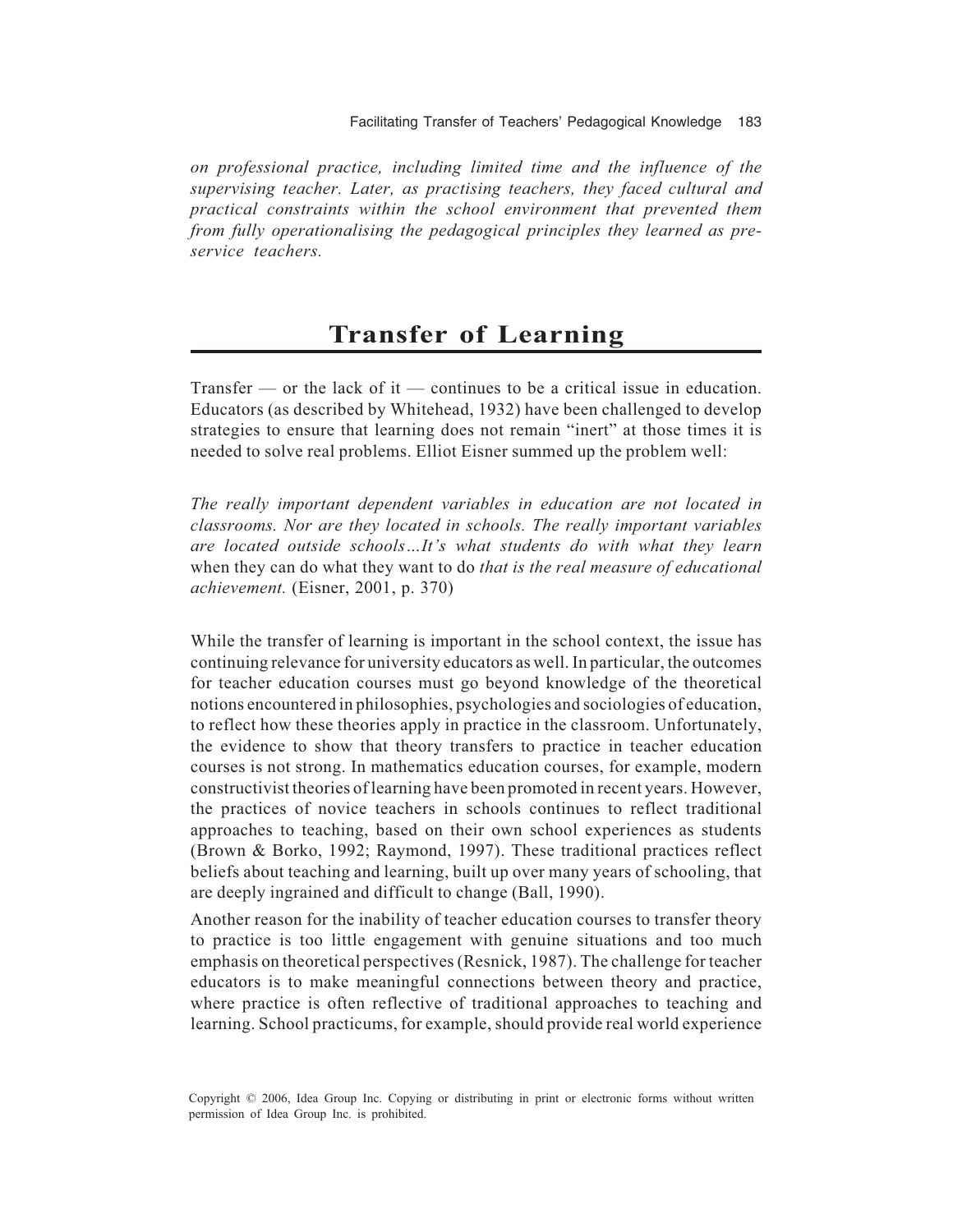#### 184 Herrington, Herrington & Glazer

where theory can be observed in practice (Ensor, 2001). For many pre-service teachers, however, their school practicum experience is often a reaffirmation of the traditional approaches that are already ingrained from their own schooling (Comiti & Ball, 1996). Breaking the cycle is critically important for teacher educators, and for the school students who will inevitably benefit from a rejuvenated and informed approach.

So, how can pre-service teachers experience practices that reflect current theories of education? And more importantly, how can they experience practices that challenge their pre-existing beliefs and practices, and enable them to transfer their learning to the classroom?

This chapter describes an authentic learning environment that used multimedia to engage pre-service teachers in solving complex problems — the kinds of problems encountered by teachers in their day-to-day teaching. It was hypothesised that teachers using this multimedia would modify their existing beliefs about assessment practices and adopt recent assessment practices when they taught in classrooms, both during their school practicum and in their initial school postings as beginning teachers.

The design of the authentic multimedia environment was based on the theory of *situated learning* (Brown, Collins & Duguid, 1989; Collins, Brown & Newman, 1989; Lave & Wenger, 1991)*.* Situated learning places learning in the context in which it will later be applied. One of the principal effects claimed for the theory is that it facilitates transfer of learning to new situations. Park and Hannafin (1993) cite the improvement of transfer as *the* distinguishing feature of situated learning as a theory in their analysis of new learning theories in relation to the design of interactive multimedia.

# **Multimedia Program on Assessment**

Nine critical characteristics of situated learning environments have been defined to inform the instructional design of new learning environments (described in detail in Herrington & Oliver, 2000): provide an authentic context and task; provide access to expert performances; provide multiple roles and perspectives; support the collaborative construction of knowledge; provide coaching and scaffolding; promote reflection, and articulation to enable tacit knowledge to be made explicit; and provide for integrated assessment of learning.

A multimedia program entitled *Investigating Assessment Strategies in Mathematics Classrooms* was developed in light of these characteristics to enable teachers and pre-service teachers of mathematics to explore issues of assess-

Copyright © 2006, Idea Group Inc. Copying or distributing in print or electronic forms without written permission of Idea Group Inc. is prohibited.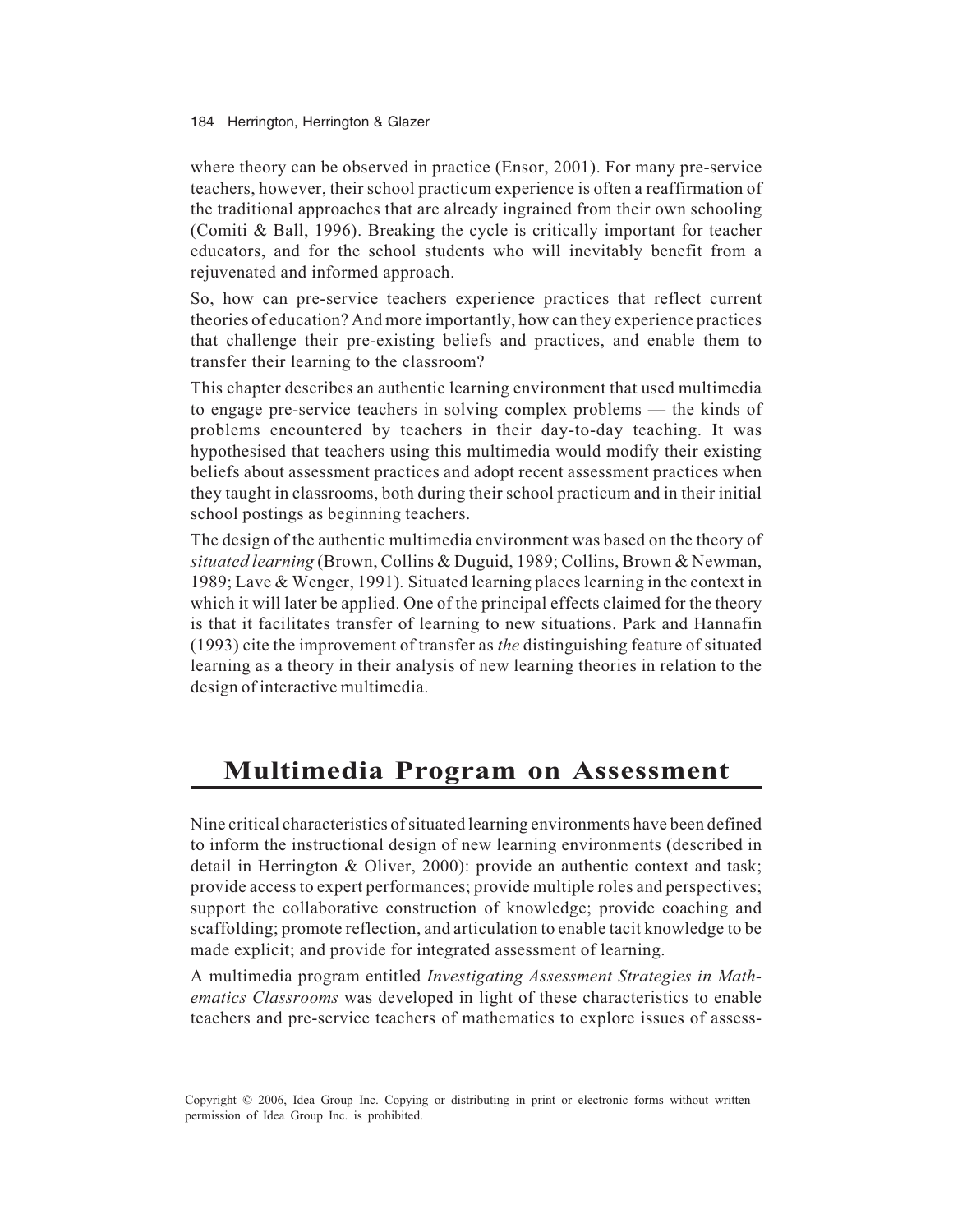ment (Herrington, Sparrow, Herrington, & Oliver, 1997). Twenty-three assessment strategies suitable for K-12 classrooms were identified and grouped in the following categories: *Questioning, Interviewing, Testing, Problem-solving, Reporting* and *Self-assessment,* and presented in a multimedia format. Five complex, authentic activities were designed consisting of memos and other documents, to enable students to explore the resource within the parameters and constraints of a realistic task. For example, in one task, students respond to a letter to the school from a parent requesting that her child be assessed without formal tests due to the stress this caused in the family. In response to this dilemma, the students need to prepare an alternative assessment approach for the whole mathematics department. To do this, they can access the wealth of resources provided in the multimedia program (listed below), and to further add to the authenticity, they must deliver their report in a "staff meeting." The interface of the program (see Figure 1) simulates the front part of a classroom with the resources represented by appropriate metaphors (such as video cassettes, filing cabinet drawers, folders on the desk) giving direct access to the following:

- Video clips of teachers using various assessment techniques
- Video clips of teachers' comments on the strategies
- Video clips of children's comments on the strategies to present their own thoughts
- Interviews with experts in the field to provide theoretical perspectives
- Reflections by third-year pre-service teachers to provide practical advice
- Text descriptions of each assessment category
- Teachers' resources and children's work samples
- An electronic notebook to enable students to copy text and to write their own ideas
- Problems and investigations to enable the students to complete authentic tasks

Using a design research approach (Brown, 1992; Collins, 1992; Reeves, 2000), two studies were conducted over a five-year period to investigate the transfer effect of the multimedia program on the extent of use of alternative assessment strategies. The first study investigated these effects in pre-service teachers' teaching practicum, and four years later, the second study examined the effects when the same students were in their second year of teaching.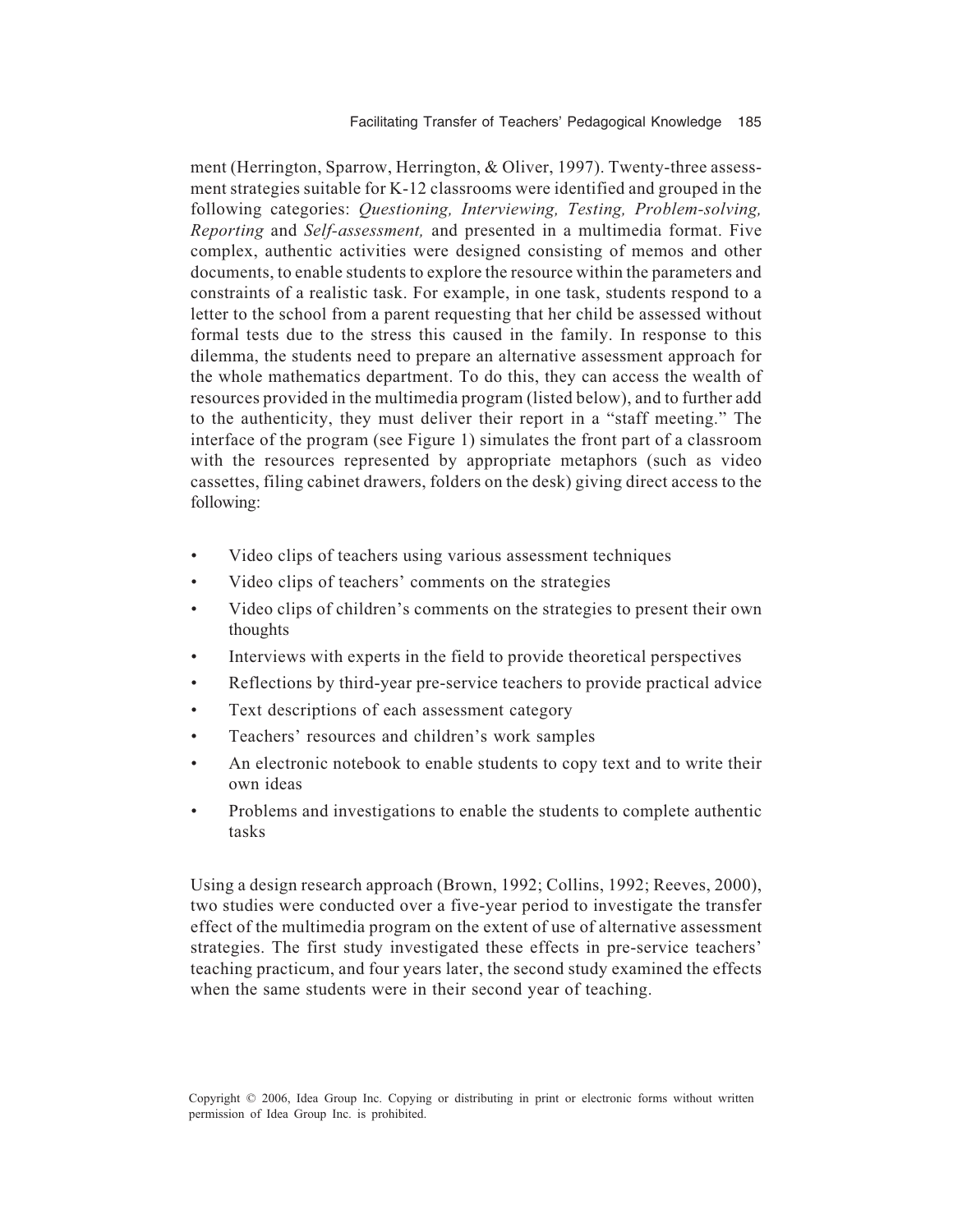#### 186 Herrington, Herrington & Glazer

*Figure 1. Annotated interface of the multimedia program*



## **Transfer to School Practicum**

In the first study, pre-service teachers explored a variety of assessment strategies appropriate to K-12 mathematics classrooms using the multimedia assessment program. The students spent three weeks of the semester examining strategies within the context of a complex and sustained authentic activity, where in small collaborative groups, they prepared and presented a report on a new assessment plan for mathematics in a school. In order to do this, they were asked to consult with experts, look at what was happening in classrooms, talk to teachers, talk to students and so on — all of which could be done "virtually" from the CD-ROM.

Three pairs of students were interviewed and observed as they used the multimedia program. An analysis of their conversation revealed that students used a substantial amount of higher-order thinking as they worked with the assessment program (reported in Herrington & Oliver, 1999). A study of the transfer of a variety of assessment strategies to classroom practice was conducted with the students as they completed two weeks of professional practice in schools approximately five weeks after the completion of their work on the assessment program (reported in Herrington, Herrington, & Sparrow, 2000). All the students were required to teach mathematics classes in this teaching practice, and it was expected that they would have the opportunity to implement some of the assessment strategies they had investigated in the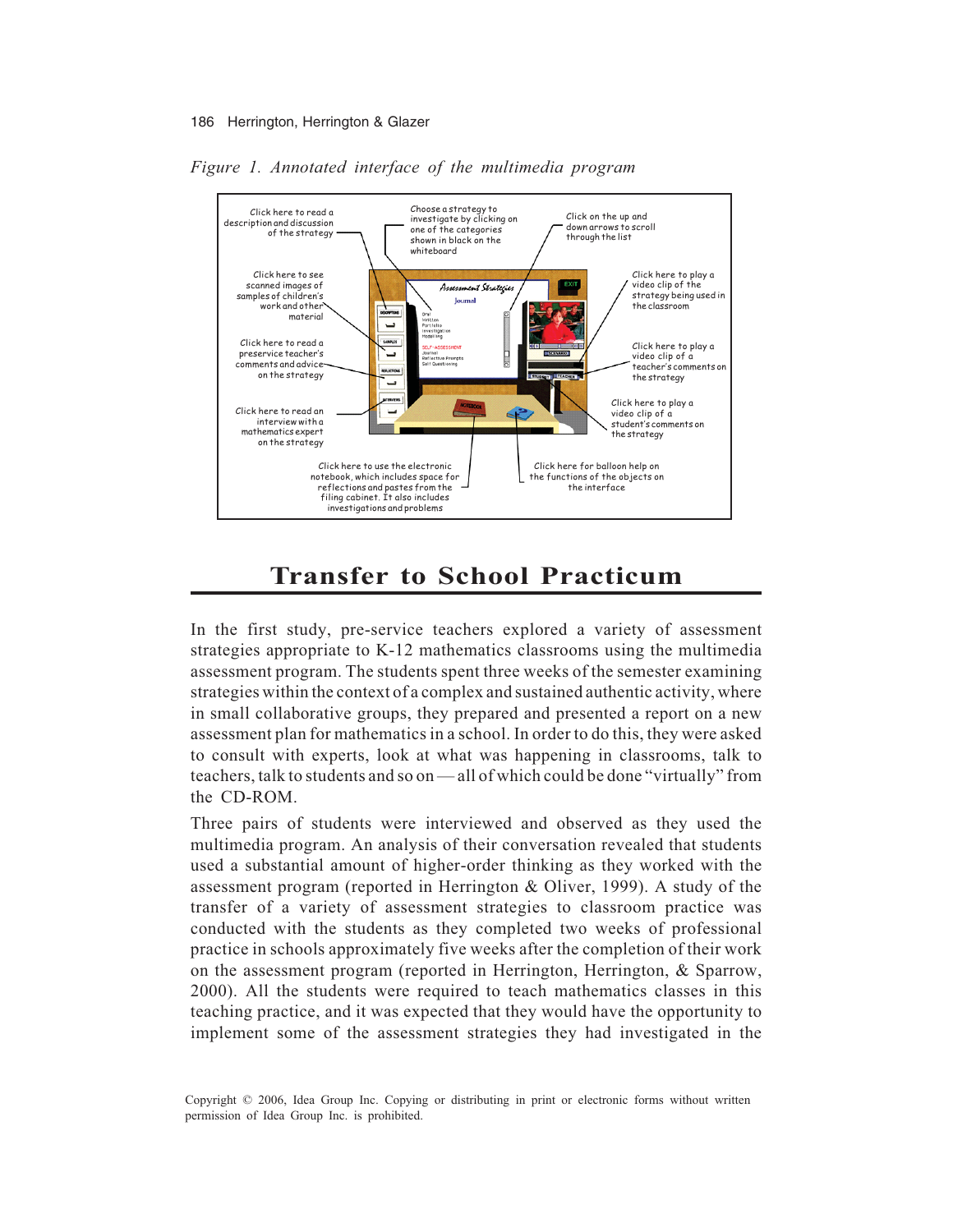multimedia program. Students and their supervising teachers in the schools were interviewed and the comments were transcribed and analysed. Transfer was thought to have occurred if firstly, students using the interactive multimedia program on assessment had demonstrated a good understanding of the diversity of assessment approaches in the mathematics classroom and were able to articulate this understanding; and secondly, if they employed a variety of the assessment techniques shown in the program, as opposed to the predominant use of pencil-and-paper tests (Cognition & Technology Group at Vanderbilt, 1993).

Analysis of the data showed that all the students could speak knowledgably and confidently about assessment, and all the students used a variety of techniques to assess children's understanding. All pre-service teachers were influenced strongly by the supervising teacher in the schools, many of whom had planned assessment strategies in advance of the students' arrival. However, pre-service teachers still incorporated some informal assessment techniques — such as checklists, anecdotal records and open interviews — without the contribution or agreement of the supervising teacher. Five of the six students attributed their use of alternative assessment techniques directly to the interactive multimedia program. These findings were qualified by two mitigating factors: the brevity of a two-week professional practice and the substantial influence of the supervising teacher. In the words of one student: "I'm not the qualified teacher. I'm in their situation, in their room, conforming to their rules. So I can't just suddenly say: Hey, let's do some oral assessment."

Many of the students in the first study were inhibited in the choice of assessment strategies by the influence and authority of their supervising teachers, in a way that may not have been an issue if the students were practising teachers with their own classes. In order to investigate this issue further, a follow-up study of those same students who had gained employment as teachers was carried out when the students were in the second year of teaching, four years after the first study.

## **Transfer to School Practice**

Four students from the original study had gained employment as teachers, and all were in their second year of teaching. Three students (two female, one male) were teaching mathematics in private schools in the metropolitan area of Perth, Western Australia, and one (female) was teaching in a remote outback government school in the north of the state.

In addition to providing informal information about their teaching approaches, participants were interviewed at their schools, for approximately 90 to 120

Copyright © 2006, Idea Group Inc. Copying or distributing in print or electronic forms without written permission of Idea Group Inc. is prohibited.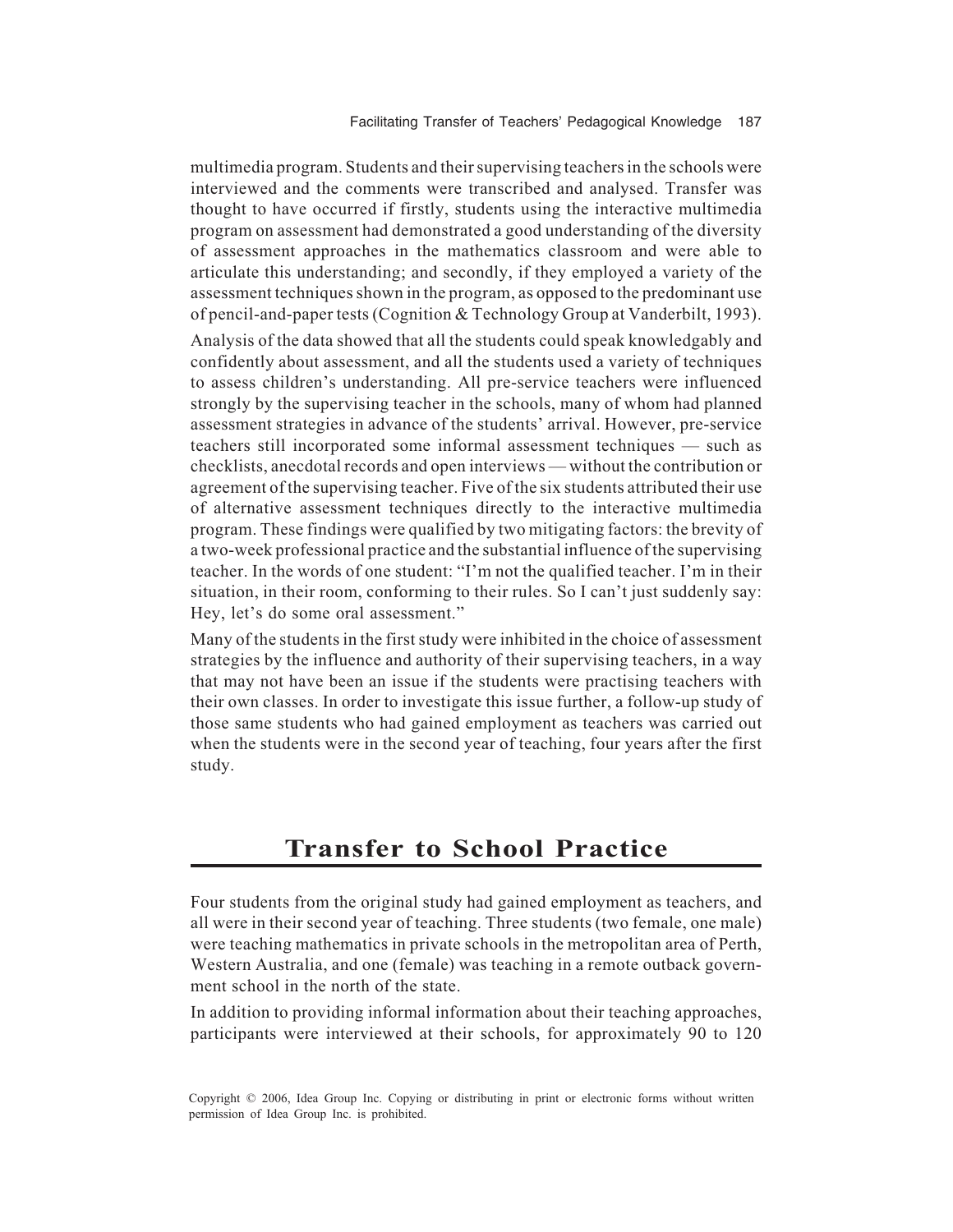#### 188 Herrington, Herrington & Glazer

minutes each, using an interview schedule described by Denzin (1989) as *Nonscheduled standardised interview*. Students were questioned about: their beliefs about assessment; their knowledge and use of assessment strategies in mathematics; the influence of factors such as school policy, colleagues, and national guidelines, on their assessment practices; and the influence of their teacher training on their current practices. Interviews and notes were transcribed and analysed using a qualitative data analysis program.

The longitudinal nature of the study, incorporating interviews with the same people over a four-year period of immense growth and change, provided a unique opportunity to observe the development of these teachers. Our initial impression of the pre-service teachers was that they were enthusiastic, idealistic and positioning themselves as agents of change in classrooms where they believed they could do better than the teachers they had observed. But as teachers, they seemed to have lost much of their enthusiasm, and were struggling to deal with a range of factors that appeared to have compromised their ideals. For example, Zoe (pseudonyms used) commenting on her practicum supervising teacher's use of assessment strategies in 1996, appeared to have a range of alternative strategies in mind which failed to be used in her teaching practice in 2000:

## **Interview with Zoe (1996) as a pre-service teacher**:

*[The multimedia program on assessment] opened my eyes a lot more … and also watching my teacher and really disagreeing with a lot of the assessment strategies he'd use. He only used pencil and paper assessment strategies. Of course I didn't say anything, but I'd sit there thinking 'Oh remember what we learnt'.*

## **Interview with Zoe (2000) as a practising teacher:**

*Testing. That's the main approach. With years 8, 9 and 10 mainly topic testing, and then at the end of their year we do an exam to get them ready for Year 11 and 12 … If you put it on a piece of paper, you know if they can interpret it. I don't think that sort of testing is fantastic for every student [because] some kids can't read very well … It's hard for them, so it's got its weaknesses, but I can't think of another really appropriate assessment task.*

Similarly, the enthusiasm Evie had in 1996 to try a range of assessment strategies in her own classes, by 2000 had been overwhelmed by significant social and cultural problems:

Copyright © 2006, Idea Group Inc. Copying or distributing in print or electronic forms without written permission of Idea Group Inc. is prohibited.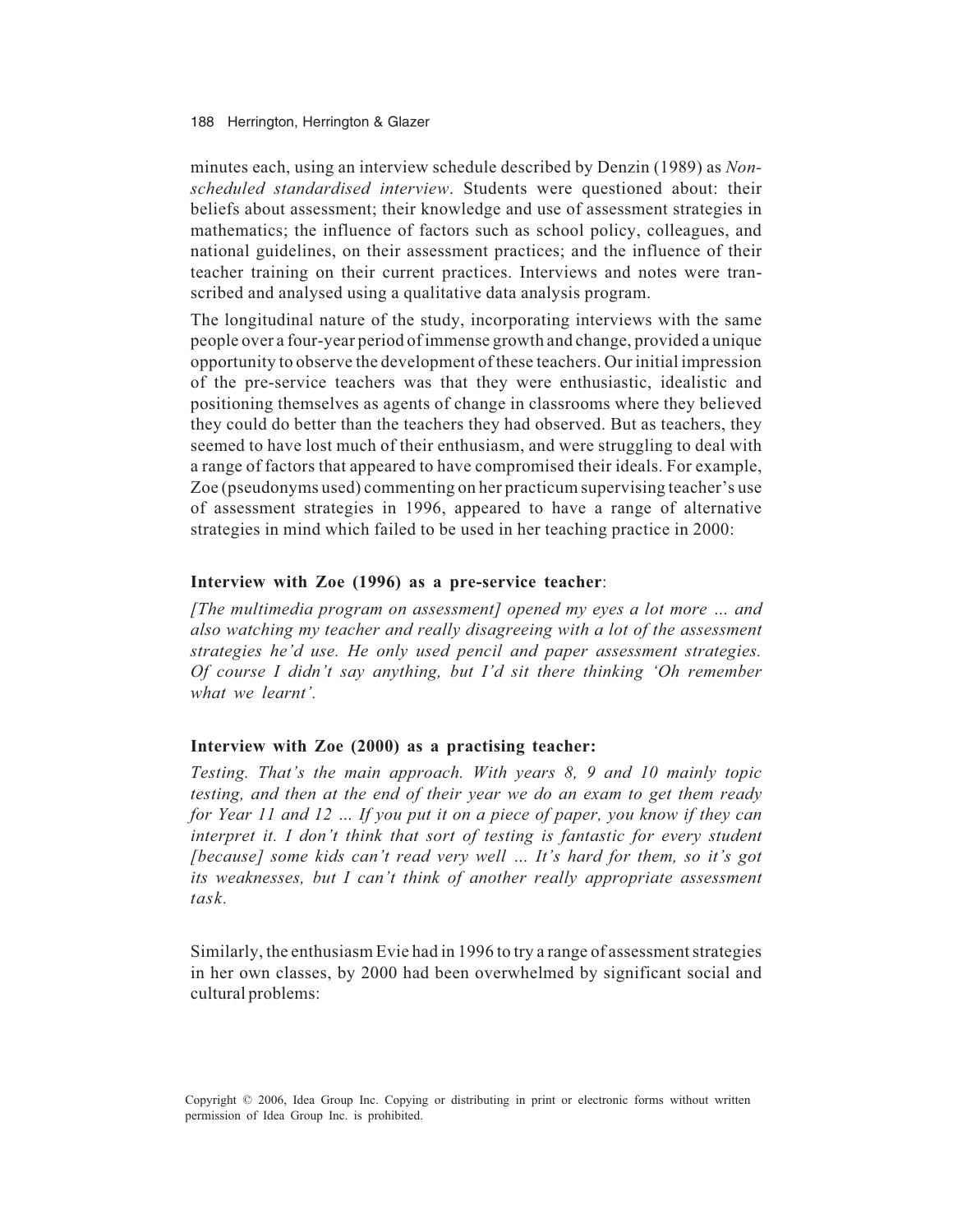## **Interview with Evie (1996) as a pre-service teacher:**

*There were only limited types of assessment that I could use [on teaching practicum], but hopefully in the future I'll be able to use a wider range of the ones that were on the multimedia. Hopefully I'll be able to ... start journals and things like that.*

### **Interview with Evie (2000) as a practising teacher:**

*I'd like to vary a lot of things, such as I'd like to do a lot more collaborative work with the kids, group work. And probably even presentation type stuff, where kids can actually demonstrate or explain their findings, whether it be an investigation or even project work … I just find that all these fantastic ideas that I come up with, they usually seem to backfire when I use them in the classroom. I don't see myself as being a really boring teacher, I just think the kids — I'm not blaming it on the kids — but they just lack any selfmotivation. And it's not just me, it's across the curricula. All the learning areas are having the same problems with the same kids. You can just tell when you don't have kids coming to school. I think the problem is they don't see the importance of education … there is a high rate of kids dropping out, and girls falling pregnant at a young age which is really sad.*

While the first study revealed constraints for the participants as pre-service teachers on professional practice (limited time and the influence of the supervising teacher), as teachers they were also faced with cultural and practical constraints. Constraints include the requirements of the mathematics department in the school, National Curriculum guidelines, issues of practical classroom management, personal issues (such as the amount of time that can be devoted to planning), and convictions about the suitability of certain types of assessment for certain students. Ensor (2001) found that beginning mathematics teachers in South Africa experienced similar constraints. As such, the teachers' pedagogical beliefs do not always translate to classroom practice.

These findings do not suggest the teachers' approaches to assessment will remain static. When prompted with various assessment strategies, all teachers indicated that they would be willing to try these techniques in the future. One teacher indicated that she would try journals as an assessment strategy when she could develop strategies to help students write them. Further research with the same teachers in 2-3 years' time might reveal more self-assured and confident classroom managers, by then willing and capable of using a variety of assessment strategies in appropriate ways in their mathematics classrooms.

Copyright © 2006, Idea Group Inc. Copying or distributing in print or electronic forms without written permission of Idea Group Inc. is prohibited.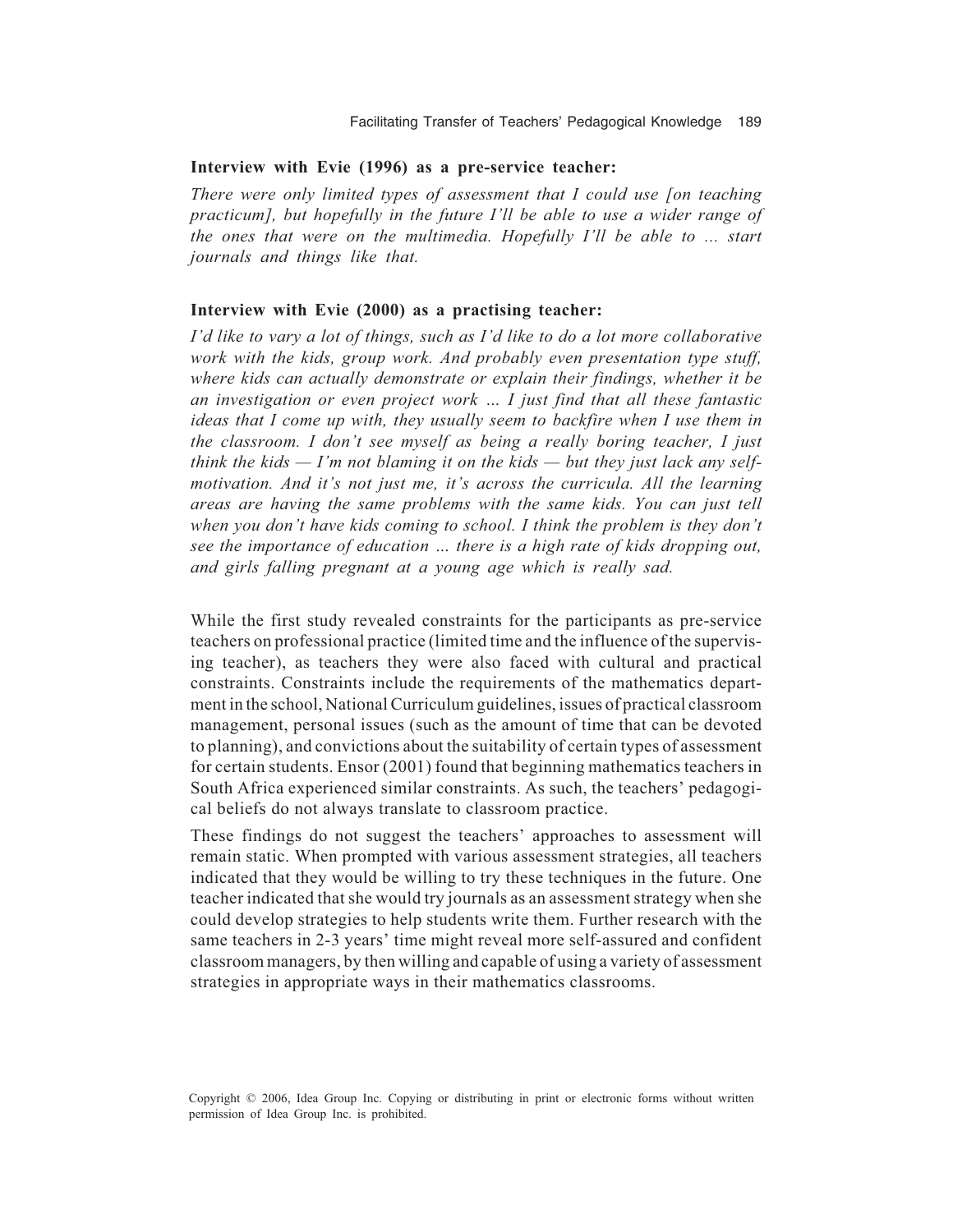# **A Way Forward**

It is clear from this study that these teachers face challenges in their implementation of new assessment techniques learned during their pre-service teaching experiences. One confounding variable in this situation is teaching experience. Teachers may start to overcome constraints in their teaching once they establish themselves in schools and gain confidence. Unfortunately, the statistics on teacher retention suggests that this strategy might be self-defeating. In the USA, a national study by Ingersoll (2001) indicated that 39% of beginning teachers leave the profession in their first five years of teaching. A similar statistic of 30% was found in a UK national study (Adams, 2003). While no national studies have occurred in Australia, it is estimated that up to 25% of beginning teachers leave the profession in their first five years (DEST, 2003).

In an effort to overcome stagnation, pre-service educators and administrators need to develop strategies to help beginning teachers transfer innovative ideas into practice. The need for effective induction programs appears to hold merit, particularly where they involve mentoring programs. Such programs have generally evolved from individual school initiatives to district, state and national systemic approaches. Their success, however, appears to depend to a large extent on the individual school culture and the support provided by the principal (DEST, 2002). For those beginning teachers who enter schools where such support does not exist, then other strategies need to be available, such as participation in collegial groups outside of the school walls.

In recent years, a number of online sites have become available to provide support and professional development for beginning teachers (e.g., Ontario Teachers' Federation's *Survive and Thrive Virtual Conference for Beginning Teachers;* Indiana University's *Novice Teacher Support Project*). Typically these Web sites provide resources linked to the appropriate educational system, and importantly provide a system of mentoring and support that enables novice teachers to seek advice from content and issues experts. These sites may also provide connections to other beginning teachers where a virtual *community of practice* (Wenger, 1998; Wenger, McDermott & Snyder, 2002) develops. In such a way, the problems faced by beginning teachers can often be resolved in a collaborative and authentic way. These sites hold much promise, although effective strategies for design, implementation, and sustainability of these online communities has not been clearly defined. In addition, further research is needed to explore the impact these online communities have on teacher retention and transfer of pedagogical knowledge and practice (Herrington, Herrington, Lockyer, & Brown, 2004).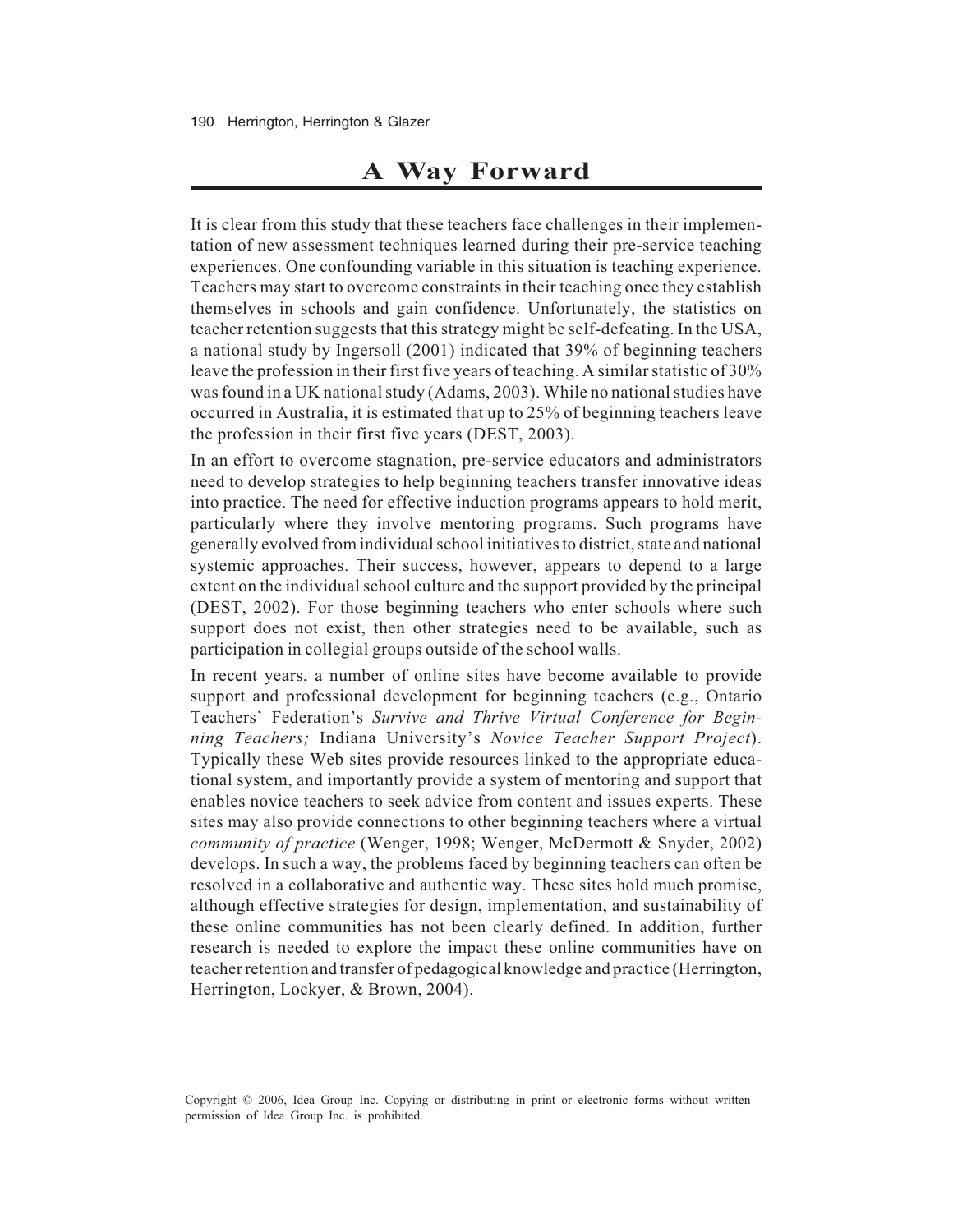## **Conclusion**

The notion of transfer implies a situation where people have the choice to apply the knowledge they have learnt. Unapplied knowledge suggests the learning environment may be inadequate for transfer, and modifications may be necessary in order to promote transfer. As Bransford, Brown and Cocking (2000) indicated, transfer involves a number of factors: a threshold of initial learning must be achieved; thoughtful and meaningful learning must occur; knowledge needs to be learnt in a variety of contexts; transfer involves knowing *how* as well as *when* to use knowledge; transfer effects subsequent learning; and, all learning involves transfer (p. 235). Even if all of these conditions are met, evidence of transfer may exist within teachers' changed beliefs but not in practice, simply because of external constraints. Removing those constraints, or providing novice teachers with professional experiences to deal more effectively with them, might enable the vision of modern theories of education to transfer to practice early in a teacher's career, rather than later.

To paraphrase Eisner's earlier quote: it's what novice teachers do with what they learn *when they can do what they want to do* that is the real measure of teacher education. Establishing communities of practice where beginning teachers are supported by their peers and experienced teachers, may well provide an "authentic community" in which beginning teachers feel secure to transfer the pedagogical knowledge encountered in their teacher education courses.

## **References**

- Adams, C. (2003). *Address to the North of England Education Conference.* Retrieved June 2004, from *http://www.gtce.org.uk/news/ newsDetail.asp?NewsId=480*
- Ball, D. (1990). The mathematical understandings that prospective teachers bring to teacher education. *The Elementary School Journal*, *10*(2), 17-24.
- Brown, A.L. (1992). Design experiments: Theoretical and methodological challenges in creating complex interventions in classroom settings. *The Journal of the Learning Sciences, 2*(2), 141-178.
- Brown, C.A., & Borko, H. (1992). Becoming a mathematics teacher. In D.A. Grouws (Ed.), *Handbook of research on mathematics teaching and learning* (pp. 209-239). New York: Macmillan.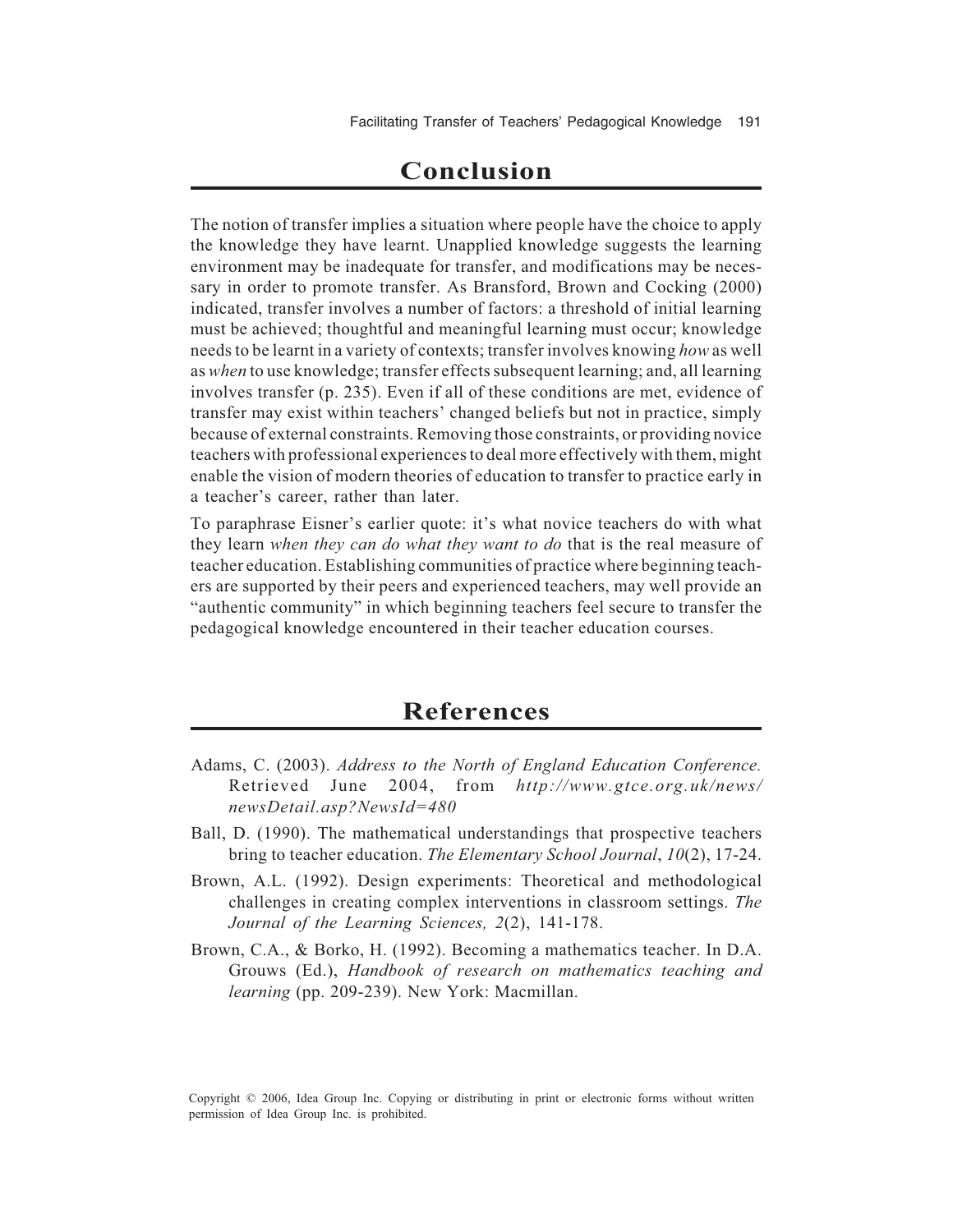- Brown, J.S., Collins, A., & Duguid, P. (1989). Situated cognition and the culture of learning. *Educational Researcher, 18*(1), 32-42.
- Cognition and Technology Group at Vanderbilt. (1993). Anchored instruction and situated cognition revisited. *Educational Technology, 33*(3), 52-70.
- Collins, A. (1992). Towards a design science of education. In E. Scanlon & T. O'Shea (Eds.), *New directions in educational technology* (pp. 15-22). Berlin: Springer-Verlag.
- Collins, A., Brown, J.S., & Newman, S.E. (1989). Cognitive apprenticeship: Teaching the crafts of reading, writing, and mathematics. In L.B. Resnick (Ed.), *Knowing, learning and instruction: Essays in honour of Robert Glaser* (pp. 453-494). Hillsdale, NJ: LEA.
- Comiti, C., & Ball, D. (1996). Preparing teachers to teach mathematics: A comparative perspective. In A.J. Bishop, K. Clements, C. Keitel, J. Kilpatrick & C. Laborde (Eds.), *International handbook of mathematics education* (pp. 1123-1153). Dordrecht: Kluwer.
- Denzin, N.K. (1989). *The research act: A theoretical introduction to sociological methods* (3rd ed.). Englewood Cliffs, NJ: Prentice Hall.
- Department of Education Science and Training. (2002). *An ethic of care: Effective programmes for beginning teachers.* Canberra, AGPS.
- Department of Education Science and Training. (2003). *Australia's teachers: Australia's future: Advancing innovation, science, technology and mathematics.* Canberra: AGPS.
- Ensor, P. (2001). From preservice mathematics teacher education to beginning teaching: A study in recontextualizing. *Journal for Research in Mathematics Education, 32*(3), 296-320.
- Herrington, A., Herrington, J., Lockyer, L., & Brown, I. (2004). Beginning teacher network: The design of an online community of practice for beginning teachers in Australia. In L. Cantoni & C. McLoughlin, (Eds.), *Proceedings of EdMedia 2004: World Conference on Educational Multimedia, Hypermedia & Telecommunications* (pp. 3251-3257). Norfolk, VA: AACE.
- Herrington, A.J., Sparrow, R.L., Herrington, J., & Oliver, R.G. (1997). *Investigating assessment strategies in mathematics classrooms* [Book and CD-ROM]. Perth: MASTEC, Edith Cowan University.
- Herrington, J., & Oliver, R. (1999). Using situated learning and multimedia to investigate higher-order thinking. *Journal of Interactive Learning Research, 10*(1), 3-24.